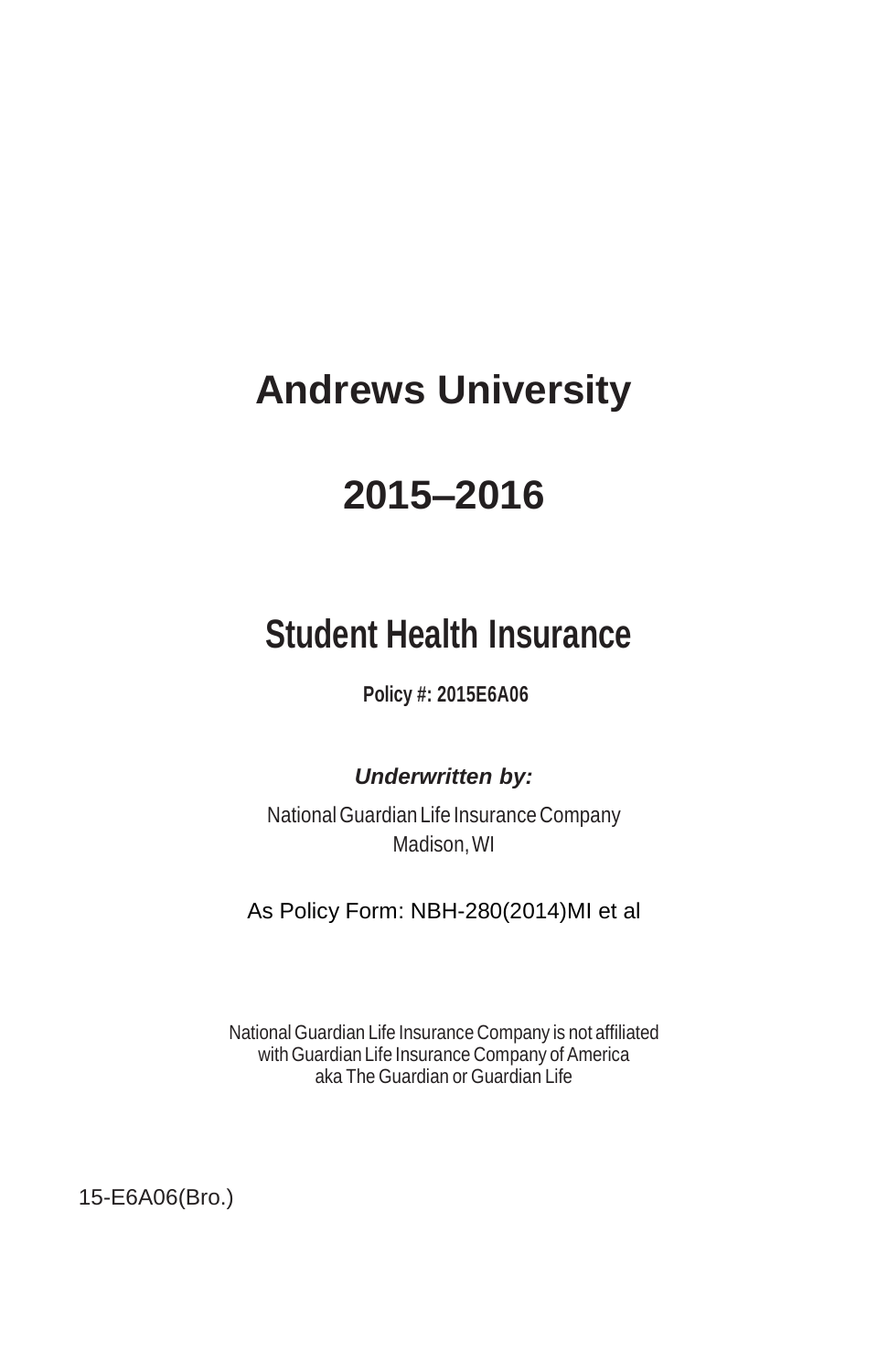## **Andrews University 2015–2016**

## **Student Health Insurance Plan**

All students of enrolled for half-time or above credit hours and whose main residence during the school year is listed within a 60 mile radius of the Berrien Springs, MI, campus must maintain current health insurance coverage. This requirement may be met through private or commercial coverage in which case, the student must show proof of current coverage. Failing to do that, the student will be automatically billed for student insurance through the University provided plan administered through and by Collegiate Risk Management.

Students who are in their last semester with less than six credits will be permitted to continue to carry insurance providing they have met the other requirements identified above.

All International students whose spouse and eligible dependent child(ren) have accompanied them to the United States are required to purchase coverage for themselves and their dependents under the Andrews University Student Health Insurance Plan SHIP. All other eligible students as described in the first paragraph above who are insured under the SHIP may also insure their eligible dependents. Eligible dependents are the insured's spouse and children up to 26 years of age. Dependent eligibility expires concurrently with that of the insured students.

The annual payment of \$1,541 is charged to the student's account at registration along with tuition and residence hall costs where applicable. Coverage is effective from August 15, 2015 for all students and continues for twelve consecutive months including interim and summer vacations.

Students must be enrolled and attend classes for at least the first 31 days of the period for which premium has been paid. The Plan Administrator maintains its right to investigate student status and attendance records to verify that the policy Eligibility requirements have been met. If and when the Plan Administrator discovers that the policy Eligibility requirements have not been met, the only obligation of the Company is to refund premium.

This brochure provides a brief description of the important features of this SHIP. It is not a contract. Terms and conditions of coverage are set forth in policy number 2015E6A06 issued in Michigan to Andrews University, the Policyholder. The Policy is available for review at Andrews University. Please keep this material with your important papers.

## **Premium Rates:**

| Annual: 08-15-2015 to 08-15-2016<br>Student<br>Student & 1 Dependent<br>Student & 2 Dependents<br>Each additional Dependent                                        | \$1,541<br>\$4,295<br>\$6,451<br>\$1,528 |
|--------------------------------------------------------------------------------------------------------------------------------------------------------------------|------------------------------------------|
| Fall: 08-15-2015 to 01-06-2016<br>Student<br>Student & 1 Dependent<br>Student & 2 Dependents<br>Each additional Dependent                                          | \$608<br>\$1,694<br>\$2,545<br>\$ 603    |
| Spring/Summer: 01-06-2016 to 08-15-2016<br>Student<br>Student & 1 Dependent<br>Student & 2 Dependents<br>Each additional Dependent                                 | \$933<br>\$2,600<br>\$3,906<br>\$925     |
| Summer: 05-05-2016 to 08-15-2016<br>Student<br>Student & 1 Dependent<br>Student & 2 Dependents<br>Each additional Dependent<br>Rates include an administrative fee | \$469<br>\$1,306<br>\$1,962<br>\$465     |

#### **Definitions**

**Accident** means a sudden, unforeseeable external event that causes Injury to an Insured Person. The accident must occur while the coverage is in effect for the Insured Person.

**Covered Injury** means a bodily injury that is:

- 1. Sustained by an Insured Person while he/she is insured under this Policy or the School's prior policies; and
- 2. Caused by an accident directly and independently of all other causes.

Coverage under the School's policies must have remained continuously in force:

- 1. From the date of Injury; and
- 2. Until the date services or supplies are received,

for them to be considered as a Covered Medical Expense under this Policy. 3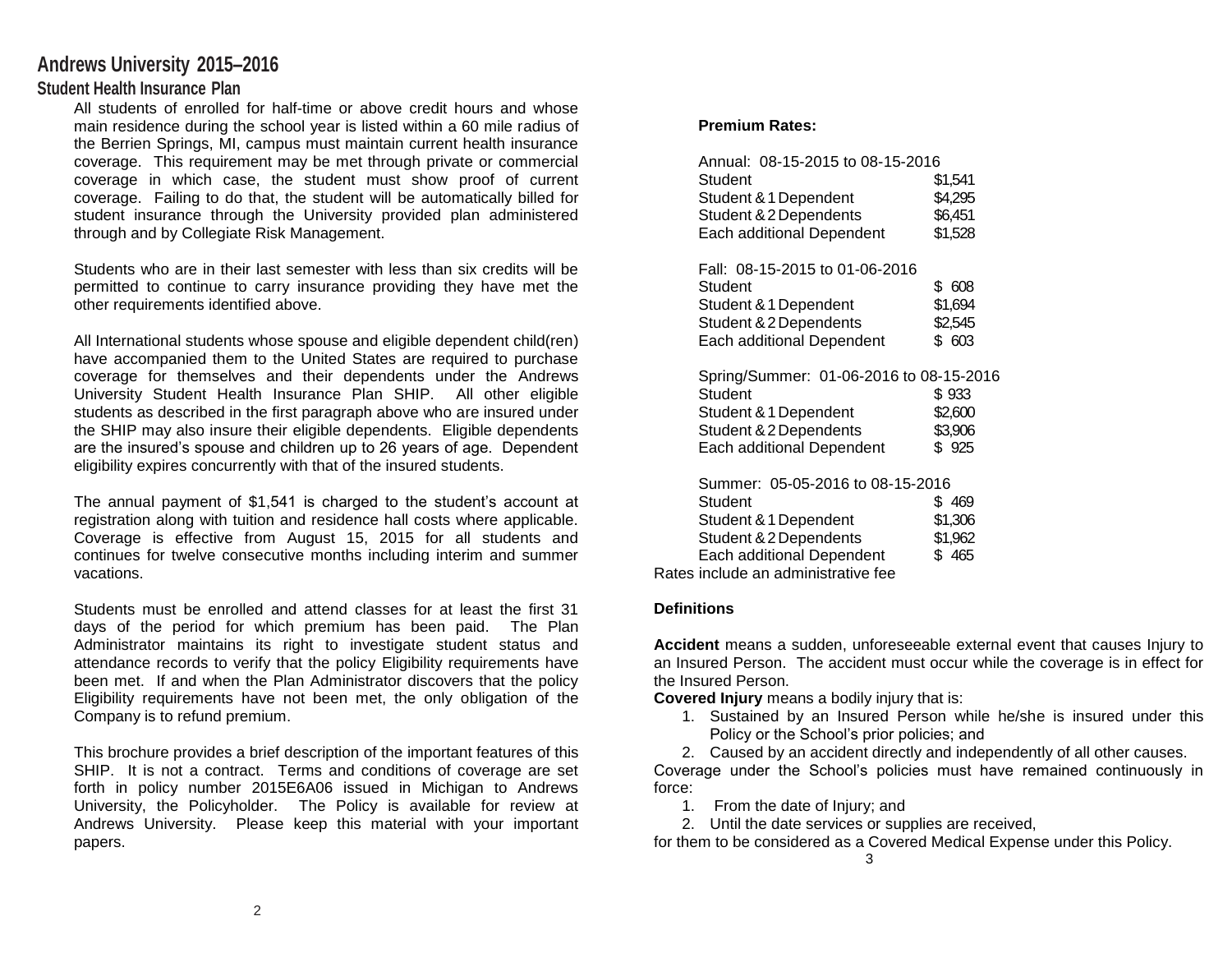**Covered Medical Expense** means those charges for any treatment, service or supplies that are:

- 1. Not in excess of the Usual and Reasonable charges therefore;
- 2. Not in excess of the charges that would have been made in the absence of this insurance; and
- 3. Incurred while the Policy is in force as to the Insured Person, except with respect to any expenses payable under the Extension of Benefits Provision.

**Covered Sickness** means Sickness, disease or trauma related disorder due to Injury which:

- 1. Causes a loss while the Policy is in force; and
- 2. Which results in Covered Medical Expenses.

## **Dependent** means:

- 1. An Insured Student's lawful spouse;
- 2. An Insured Student's dependent biological child, adopted child or stepchild under age 26; and
- 3. An Insured Student's unmarried biological or adopted child or stepchild who has reached age 26 and who is:
	- a. Primarily dependent upon the Insured Student for support and maintenance; and
	- b. Incapable of Self-sustaining employment by reaon of mental retardation, mental illness or disorder or physical handicap.

Proof of the child's incapacity or dependency must be furnished to Us for an already enrolled child who reaches the age of limitation, or when a Insured Student enrolls a new disabled child under the plan.

### **Physician** means a:

- 1. Physician of Medicine (M.D.); or
- 2. Physician of Osteopathy(D.O.): or
- 3. Physician of Dentistry (D.M.D. or D.D.S.); or
- 4. Physician of Chiropractic (D.C.); or
- 5. Physician of Optometry (O.D.); or
- 6. Physician of Podiatry (D. P.M.);

Who is licensed to practice as such by the governmental authority having jurisdiction over the licensing of such classification of Physician in the state where the service is rendered.

A Physician of Psychology (Ph.D.) will also be considered a Physician when he or she is similarly licensed or licensed as a Health Care Provider. The services of a Physician must be prescribed by a Physician of Medicine.

**Physician** will also means any licensed practitioner of the healing arts who We are required by law to recognize as a "Physician." This includes an acupuncturist, a certified nurse practitioner, a certified nurse-midwife, a Physician's assistant, social workers and psychiatric nurses to the same extent that their services will be covered if performed by a Physician.

The term Physician does not mean any person who is an Immediate Family Member.

**Usual and Reasonable** means the normal charge, in the absence of insurance, of the provider for a service or supply, but not more than the prevailing charge in the area for a:

- 1. Like service by a provider with similar training or experience; or
- 2. Supply that is identical or substantially equivalent.

## **Preferred Provider Network**

To maximize savings and reduce out-of-pocket expenses, a Covered Person should select a Preferred Provider. It is to their advantage to utilize a Preferred Provider because significant savings can be achieved from the substantially lower rates these Providers have agreed to accept as payment for their services. Non-Preferred Care is subject to Usual and Customary (U&C) Charge allowance maximums. Any charges in excess of the U&C allowance are not covered under this plan.

University Medical Specialties, P.C. (UMS) and Lakeland Care, Inc. Physician Hospital Organization (PHO) are the Preferred Providers under your Plan. Charges in excess of the insurance payment are your responsibility. In order to use the services of a participating Provider, you must present an identification card, which is mailed to all students insured under the Andrews University Student Health Insurance Plan.

### Lakeland Care 269-927-5207

## **It is the responsibility of the Covered Person to verify provider participation at the time services are rendered.**

## **Extension of Benefits**

Coverage under the Policy ceases at 12:01 a.m. on August 15, 2016. However, coverage for an Insured Person will be extended as follows: 1) If an Insured Person is hospital confined for Covered Injury or Covered Sickness on the date his or her Insurance terminates, we will continue to pay benefits for up to 31 days from the Termination Date while such confinement continues. 2) If an Insured Person is Totally Disabled due to a Covered Injury or Covered Sickness the coverage for that condition will be extended for up to a maximum of three months from the Termination Date.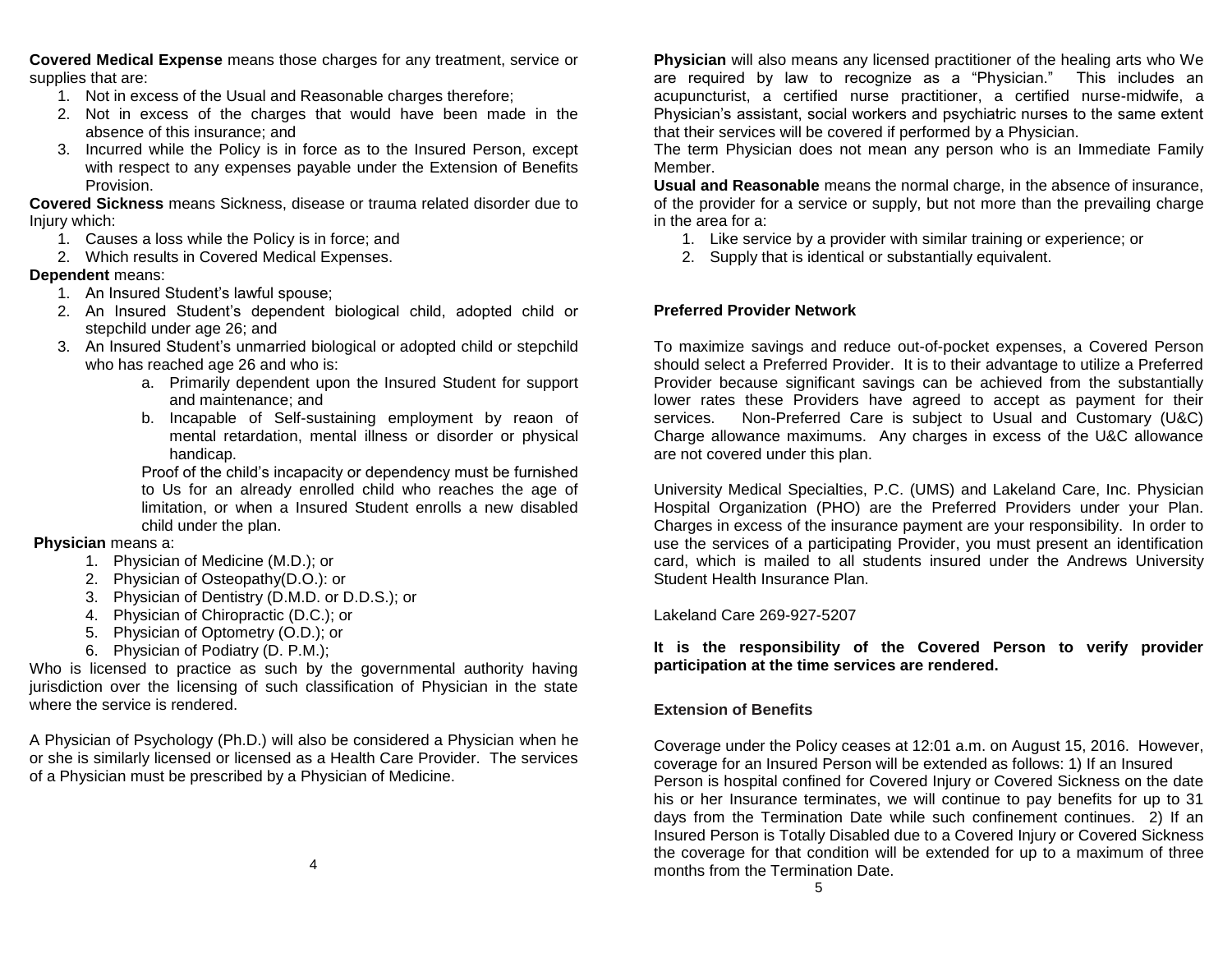#### **STUDENT HEALTH INSURANCE SCHEDULE OF BENEFITS**

We will pay benefits for Covered Medical Expenses that are incurred by the Insured Person for Loss due to Covered Injury or Covered Sickness. Benefits payable are subject to any specified benefit maximum amounts, deductibles, coinsurance or copayments.

| Deductible per Insured per Policy Year\$50 In Network/\$100 Out of Network                                                                                                       |  |
|----------------------------------------------------------------------------------------------------------------------------------------------------------------------------------|--|
|                                                                                                                                                                                  |  |
|                                                                                                                                                                                  |  |
|                                                                                                                                                                                  |  |
| Non-Network: 60% of U&R                                                                                                                                                          |  |
| <b>Inpatient Benefits</b>                                                                                                                                                        |  |
| Room and Board Expense \$150 copay  The Coinsurance Amount Shown Above                                                                                                           |  |
|                                                                                                                                                                                  |  |
|                                                                                                                                                                                  |  |
| Preadmission Testing The Coinsurance Amount Shown Above                                                                                                                          |  |
| Nervous, Mental or Emotional Disorders (Inpatient). The Coinsurance Amount Shown Above                                                                                           |  |
|                                                                                                                                                                                  |  |
|                                                                                                                                                                                  |  |
|                                                                                                                                                                                  |  |
| Registered Nurse's ServicesThe Coinsurance Amount Shown Above                                                                                                                    |  |
| Physician Visits, limited to one per day of confinement The Coinsurance Amount Shown Above                                                                                       |  |
| Skilled Nursing Facility The Coinsurance Amount Shown Above                                                                                                                      |  |
| Subject to a maximum of 45 days per policy year                                                                                                                                  |  |
| <b>Outpatient Benefits</b>                                                                                                                                                       |  |
|                                                                                                                                                                                  |  |
|                                                                                                                                                                                  |  |
|                                                                                                                                                                                  |  |
| Outpatient Surgery Miscellaneous \$150 copay The Coinsurance Amount Shown Above                                                                                                  |  |
| Physician's Visits \$20 copay (\$15 copay at UMS) The Coinsurance Amount Shown Above                                                                                             |  |
| Rehabilitative Therapy (PT, OT & ST) \$15 copay The Coinsurance Amount Shown Above                                                                                               |  |
| Emergency Services Expenses. 80% Coinsurance In or Out of Network                                                                                                                |  |
| including Urgent Care \$250 ER co pay & 50 UC copay                                                                                                                              |  |
| Diagnostic X-ray ServicesThe Coinsurance Amount Shown Above                                                                                                                      |  |
| Laboratory Procedures (Outpatient) The Coinsurance Amount Shown Above                                                                                                            |  |
| Prescription Drugs (Rx Card)<br>Payable at 50%                                                                                                                                   |  |
| (Deductible not applicable; generic contraceptives payable at 100%)                                                                                                              |  |
| Nervous, Mental or Emotional Disorders (Outpatient). . The Coinsurance Amount Shown Above                                                                                        |  |
| Outpatient Miscellaneous Expenses The Coinsurance Amount Shown Above                                                                                                             |  |
| Home Health Care (60 visits per policy year). The Coinsurance Amount Shown Above                                                                                                 |  |
|                                                                                                                                                                                  |  |
| Preventative Services* (No cost sharing) <b>Communist Contract Contract Contract Contract Contract Contract Prevent</b>                                                          |  |
| <b>Other Benefits</b>                                                                                                                                                            |  |
| Ambulance Service  The Coinsurance Amount Shown Above                                                                                                                            |  |
| Substance Abuse Disorders (Consumentation of The Coinsurance Amount Shown Above                                                                                                  |  |
|                                                                                                                                                                                  |  |
| Maternity Benefit (all continuous continuous continuous Same as any other covered sickness<br>Routine Newborn Care (all continuous continuous Same as any other covered sickness |  |
| Durable Medical up to \$2,500 per Policy Year The Coinsurance Amount Shown Above                                                                                                 |  |
| Accidental Injury Dental  The Coinsurance Amount Shown Above                                                                                                                     |  |
|                                                                                                                                                                                  |  |
| up to 1 visit per policy year, including frames and lenses                                                                                                                       |  |
|                                                                                                                                                                                  |  |
| 50% Usual and Reasonable for other services                                                                                                                                      |  |
| Consultant Physician  The Coinsurance Amount Shown Above                                                                                                                         |  |
| when prescribed by the attending physician                                                                                                                                       |  |
| Weight Loss Services, including Bariatric Surgery The Coinsurance Amount Shown Above                                                                                             |  |

Subject to Limits shown in benefit description

Medical Treatment Received in Home Country (International Students Only). . . . . . . . No Benefit

\* Please visi[t www.healthcare.gov/what-are-my-preventive-care-benefits/](http://www.healthcare.gov/what-are-my-preventive-care-benefits/) for more information.

The plan will include coverage for Essential Health Benefits in the following general categories and the items and services covered within the categories: Ambulatory patient services; Emergency services, Hospitalization, Maternity and newborn care; Mental health and substance use disorder services, including behavioral health treatment; Prescription drugs; Rehabilitative and habilitative services and devices; Laboratory services; Preventive and wellness services and chronic disease management; and Pediatric services, including oral and vision care. Essential Health Benefits are not subject to annual or lifetime dollar limits. If additional care, treatment or services are added to the list of Essential Health Benefits by a governing authority, the policy benefits will be amended to comply with such change. Please refer to [www.studentplanscenter.com f](http://www.studentplanscenter.com/)or an updated copy of this brochure when additional care, treatment or services are added to your Student Health Insurance Plan.

## **Prescription Drug Coverage**

The cost of eligible prescription drugs is payable at 50%. Birth Control is included and payable at 100% for generic contraceptives. Prescriptions must be filled at a Catamaran Participating Pharmacy. Insured Persons will be given an insurance ID card which includes prescription drug information and should be shown to the Pharmacy as proof of coverage. A directory of participating pharmacies is available by calling Catamaran at 800-248-1062.

After you receive your insurance ID card, no claim forms need to be completed. After you receive the card you may call the toll-free customer service number listed on your card for assistance with pharmacy locations (800-248- 1062). This number is effective for enrolled members only. You can access Catamaran online at [www.mycatamaranrx.com.](http://www.mycatamaranrx.com/)

## **Coverage for Mandated Benefits**

Your Student Health Insurance Plan includes, but is not limited to, benefits for the following coverages as mandated by the state of Michigan: Reconstructive Surgery after Mastectomy; Telemedicine Services; Diabetes Treatment and Self-Management Training; Autism Treatment. See the Policy on file at the College for benefit amounts if you need to file a claim under one of these benefits. If any Preventive Services Benefit is subject to the mandated benefits required by state law, they will be administered under the federal or state guideline, whichever is more favorable to the student.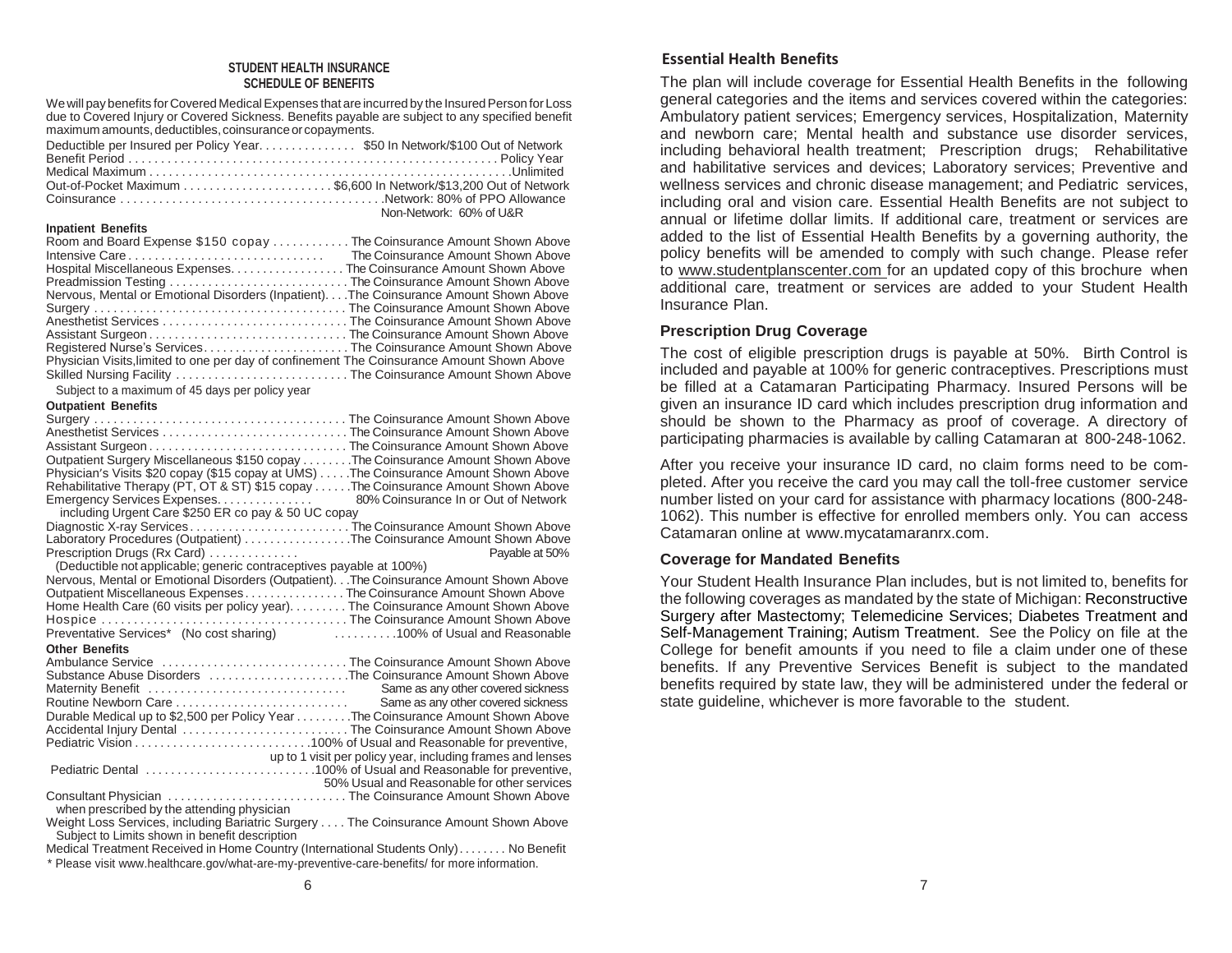## **Exclusions and Limitations**

Any exclusion in conflict with the Patient Protection and Affordable Care Act will be administered to comply with the requirements of the Act. The Policy does not cover loss nor provide benefits for any of the following, except as otherwise provided by the benefits of this Policy and as shown in the Schedule of Benefits.

- 1. **International Students Only -** expenses incurred within the Insured Person's Home Country or country of regular domicile, that exceeds the benefit amount shown in the Schedule of Benefits.
- 2. medical services rendered by a provider employed for or contracted with the School, including team physicians or trainers, except as specifically provided in the Schedule of Benefits.
- 3. dental treatment including orthodontic braces and orthodontic appliances, except as specifically provided in the schedule of benefits.
- 4. professional services rendered by an Immediate Family Member or anyone who lives with the Insured Person.
- 5. services or supplies in connection with eye examinations, eyeglasses or contact lenses, except those resulting from a Covered Accidental Injury or as specifically provided in the Schedule of Benefits.
- 6. weak, strained or flat feet, corns, calluses or ingrown toe nails.
- 7. Diagnostic procedures in connection with infertility unless such infertility is a result of a Covered Injury or Covered Sickness.
- 8. treatment or removal of non-malignant moles, warts, boils, acne, actinic or seborrheic keratosis, dermatofibrosis or nevus of any description or form, hallus valgus repair, varicosity, or sleep disorders including the testing for same.
- 9. expenses covered under any Workers' Compensation, occupational benefits plan, mandatory automobile no-fault plan, public assistance program or government plan, except Medicaid.
- 10. charges of an institution, health service or infirmary for whose services payment is not required in the absence of insurance or services provided by Student Health Fees.
- 11. loss incurred as the result of riding as a passenger or otherwise (including skydiving) in a vehicle or device for aerial navigation, except as a fare paying passenger in an aircraft operated by a scheduled airline maintaining regular published schedules on a regularly established route anywhere in the world.
- 12. loss resulting from war or any act of war, whether declared or not, or loss sustained while in the armed forces of any country or international authority, unless indicated otherwise on the Schedule of Benefits.
- 13. loss resulting from playing, practicing, traveling to or from, or participating in, or conditioning for, any Intercollegiate, intramural or club sports;
- 14. intentionally self-inflicted Injury, attempted suicide, or suicide, while sane or insane.
- 15. Loss resulting from playing, practicing, traveling to or from, or

participating in, or conditioning for, any professional sport;

- 16. treatment, services, supplies or facilities in a Hospital owned or operated by the Veterans Administration or a national government or any of its agencies, except when a charge is made which the Insured Person is required to pay.
- 17. Elective Surgery or Treatment unless such coverage is otherwise specifically covered under the policy.
- 18. charges incurred for, acupuncture, heat treatment, diathermy, manipulation or massage, in any form, except to the extent provided in the Schedule of Benefits.
- 19. expenses for weight increase or reduction, unless otherwise specifically covered under the policy.
- 20. Expenses for hair growth or removal, unless otherwise specifically covered under the policy.
- 21. expenses for radial keratotomy
- 22. racing or speed contests, skin diving or sky diving, mountaineering (where ropes or guides are customarily used), ultra l ight aircraft, parasailing, sail planing, hang gliding, bungee jumping, travel in or on ATV's (all terrain or similar type vehicles) or other hazardous sport or hobby.
- 23. expenses incurred for Plastic or Cosmetic Surgery, unless they result directly from a Covered Injury that necessitates medical treatment within 24 hours of the Accident or results from Reconstructive Surgery. For the purposes of this provision, **Reconstructive Surgery** means surgery performed to correct or repair abnormal structures of the body caused by congenital defects, developmental abnormalities, trauma, infection, tumors or disease to either improve function or to create a normal appearance, to the extent possible. For the purposes of this provision, **Plastic or Cosmetic Surgery** means surgery that is performed to alter or reshape normal structures of the body in order to improve the patient's appearance).
- 24. treatment to the teeth, including surgical extractions of teeth and any treatment of Temporomandibular Joint Dysfunction (TMJ) other than a surgical procedure for those covered conditions affecting the upper or lower jawbone or associated bone joints. Such a procedure must be considered Medically Necessary based on the Policydefinition of same. This exclusion does not apply to the repair of Injuries caused by a Covered Injury to the limits shown in the Schedule of Benefits.
- 25. an Insured Person's: a) committing or attempting to commit a felony, b) being engaged in an illegal occupation, or c) participation in a riot.
- 26. braces and appliances, except as specifically provided in the Schedule of Benefits.
- 27. congenital defects, except as provided for newborn or adopted children added after the Effective Date of coverage.
- 28. act of terrorism.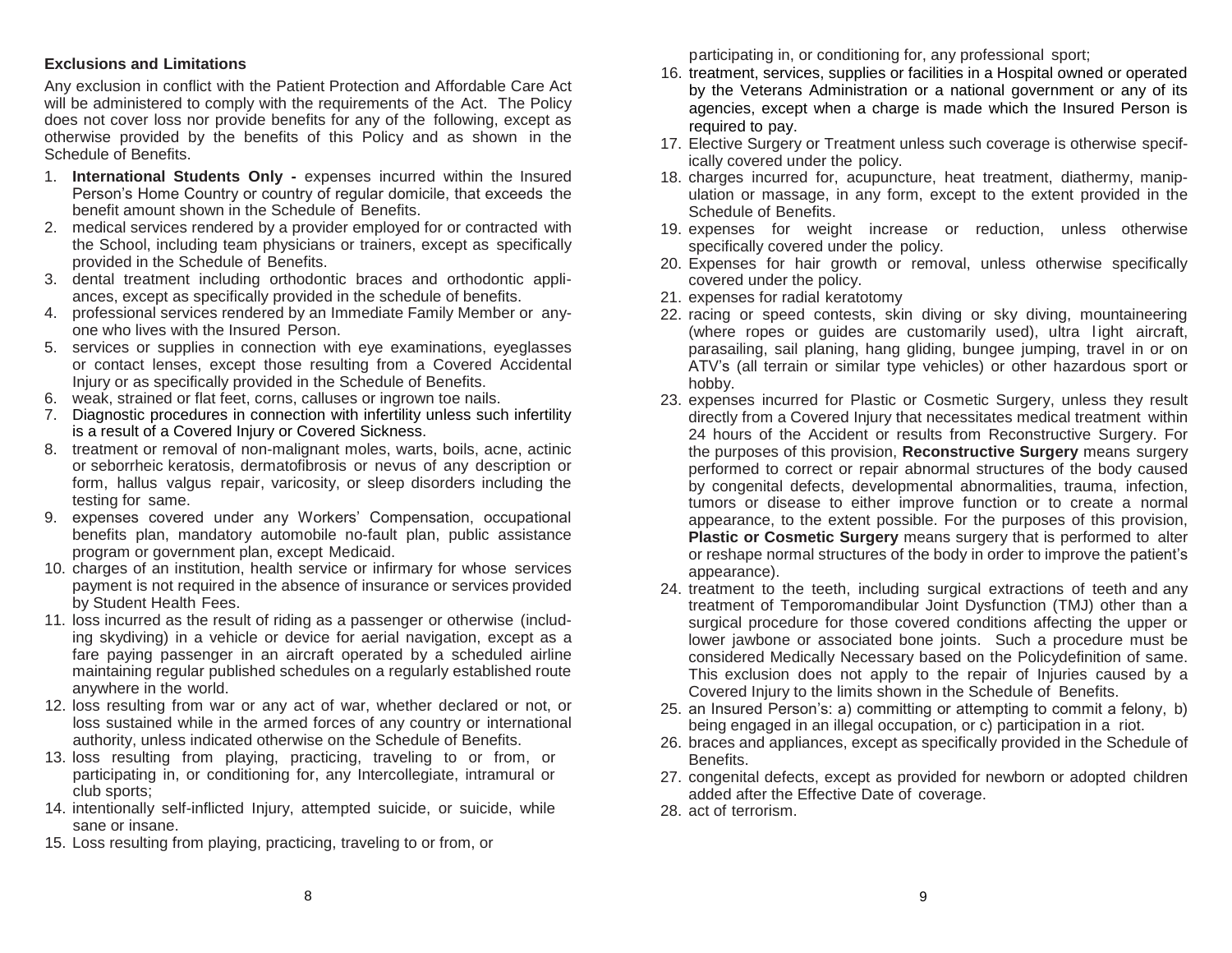### **CLAIM PROCEDURE**

In the event of an Injury or Sickness:

- 1. A claim form is not required to submit a claim. However, an itemized bill, HCFA 1500, or UB92 form should be used to submit expenses. If a referral was required, this form should accompany this submission. The Insured Student/Person's name and identification number need to be included.
- 2. Providers should submit claims within 90 days from the date of injury or from the date of the first medical treatment for a Sickness or as soon as reasonably possible. If a student is submitting the claim, a copy should be retained and claims should be mailed to the Claims Administrator, Commercial Travelers at the address on page number 14.
- 3. Direct all questions regarding claim procedures, status of a submitted claim or payment of a claim, or benefit availability to the Claims Administrator, Commercial Travelers Mutual Insurance Company. File claim within 30 days of Injury or first treatment for a Sickness. Bills must be received by Commercial Travelers within 90 days of service to be considered for payment.
- 4. If you disagree with a claim payment decision, an Insured Person has the right to file an appeal. The process for filing an appeal can be found in the **Appeals Procedure** sections of this brochure.

## **APPEAL PROCEDURE**

If an Insured Person wishes to appeal an Adverse Determination based on a claim decision, contact the Claims Administrator either orally or in writing: Special Risk Claims, Commercial Travelers Mutual Insurance Company, 70 Genesee Street, Utica, NY 13502. Toll free: 800-756-3702.

 $10$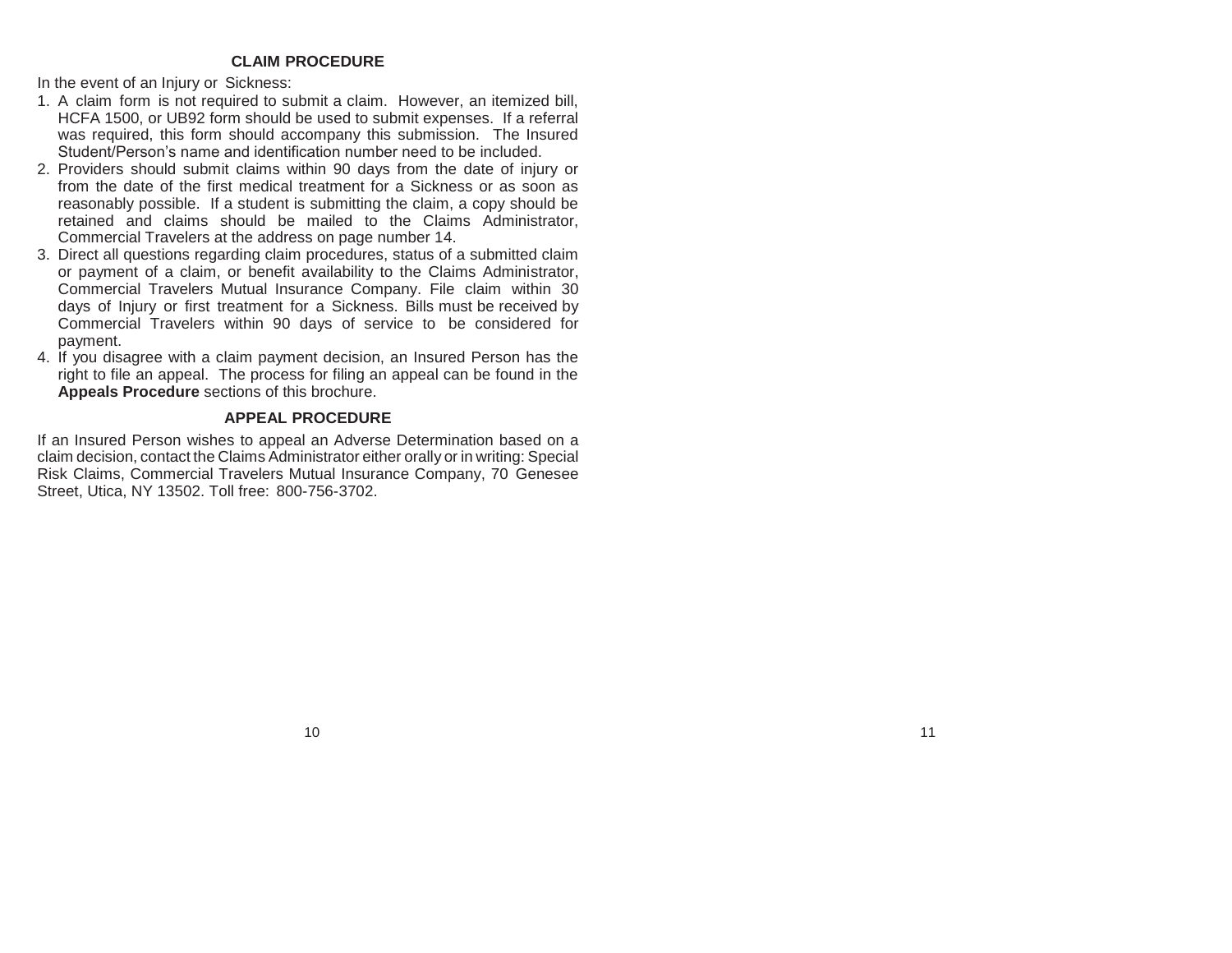## **On Call**

The following services are not part of the Plan Underwritten by National Guardian Life Insurance Company.These valueaddedservicesareprovided byOnCallInternational.

## **ON CALL INTERNATIONAL Global Assistance Program**

The GlobalAssistance Program (GAP)is supplemental to the Student Insurance Plan. The GAP provides access to a 24-hour worldwide assistance network, On Call International, for emergency assistance anywhere in the world.Simply call the assistance center at 1-855-226-7915 (toll free) or collect at 1-603-952-2045. The multilingual staff will answer your call and immediately provide reliable, professional and thorough assistance.

The Global Assistance Program is effective when you are outside your home country, or over 100 miles from home within the United States or when you are traveling.

**The following emergency services are included\*:**

**Emergency Medical Evacuation and Repatriation** If you suffer an accident, injury or sickness resulting in a serious medical condition which in the opinion of the On Call physician requires transportation to be treated adequately, On Call will arrange and pay for air and/or surface transportation, medical care during transportation, communication and all usual and customary ancillary charges incurred in moving and transporting you to the nearest hospital where appropriate medical care is available.

After being treated at a medical facility, On Call will arrange and pay for the transport of the Participant with a qualified medical attendant to the Country of Domicile or Country of Residence for further medical treatment or recovery should it be deemed medically necessary by the On Call physician.

**ReturnofRemains**Intheeventofdeath,OnCallshallmake thearrangements andpay forcasket or airtray,preparation and transportation ofhis/herremains to his/her place ofresidence orto the placeofburial.

**Return of Dependent Children** If your Dependent(s) are present but left unattended as a result ofyourhospitalization orMedicalEvacuation,On Call shallmake and pay fortravelarrangements toreturn themhome,including anon-medicalescortasneeded.Thisservicehasalimitof\$5,000.

**Visit by Family / Friend** If the Participant has or will be hospitalized for more than five (5) days while traveling, On Call shall make and pay fortravel arrangements and suitable hotel accommodations for a person of your choice to join them. This service includes flights and up to \$200 a day for hotel for a maximum of seven (7) days, up to a combined service limit of \$5,000.

\*On Call International must pay and arrange for all services included above, reimbursement for selfpaid expenses will not be considered; it is not insurance but it is added as a service in your Student Health Insurance Policy.

## **Additional Medical and Travel Assistance**

If there are third party costs associated with the following services, On Call will notify you and you will be responsible for the costs: **Pre-Trip Information**; **Referral** to the nearest, most appropriate medical facility, and/or provider; **Medical monitoring** by board certified emergency

physicians in the United States; **Guarantee of Payment** to provider and assistance in coordinating insurance benefits; **Prescription Replacement Assistance** or Dispatch of Medicine if not available locally; **Emergency Message Forwarding** to family, friends, personal physician, school etc; **Emergency Travel Arrangements** for disrupted travel; **Legal Consultation and Referral**; **Interpreter Assistance and Referral**; **Lost Luggage Assistance**; **Lost/Stolen Travel Documents Assistance**.

## **24 Hour Nurse Helpline**

Students may utilize the Nurse Advice Line when the school health clinic is closed or anytime they need confidential medical advice. A Registered Nurse counselor will provide a clinical assessment to assist in identifying the appropriate level and source(s) of care for members (based on symptoms reported and/or health care questions asked by or on behalf of Students). Nurses shall not diagnose Member's ailments.

## **Contact On Call International to access any of the GAP services described above.**

Toll Free from U.S. and Canada: 1-855-226-7915 Collect Worldwide: 1-603-952-2045 [mail@oncallinternational.com](mailto:mail@oncallinternational.com)

This is only an outline of services and terms, conditions and exclusions apply.